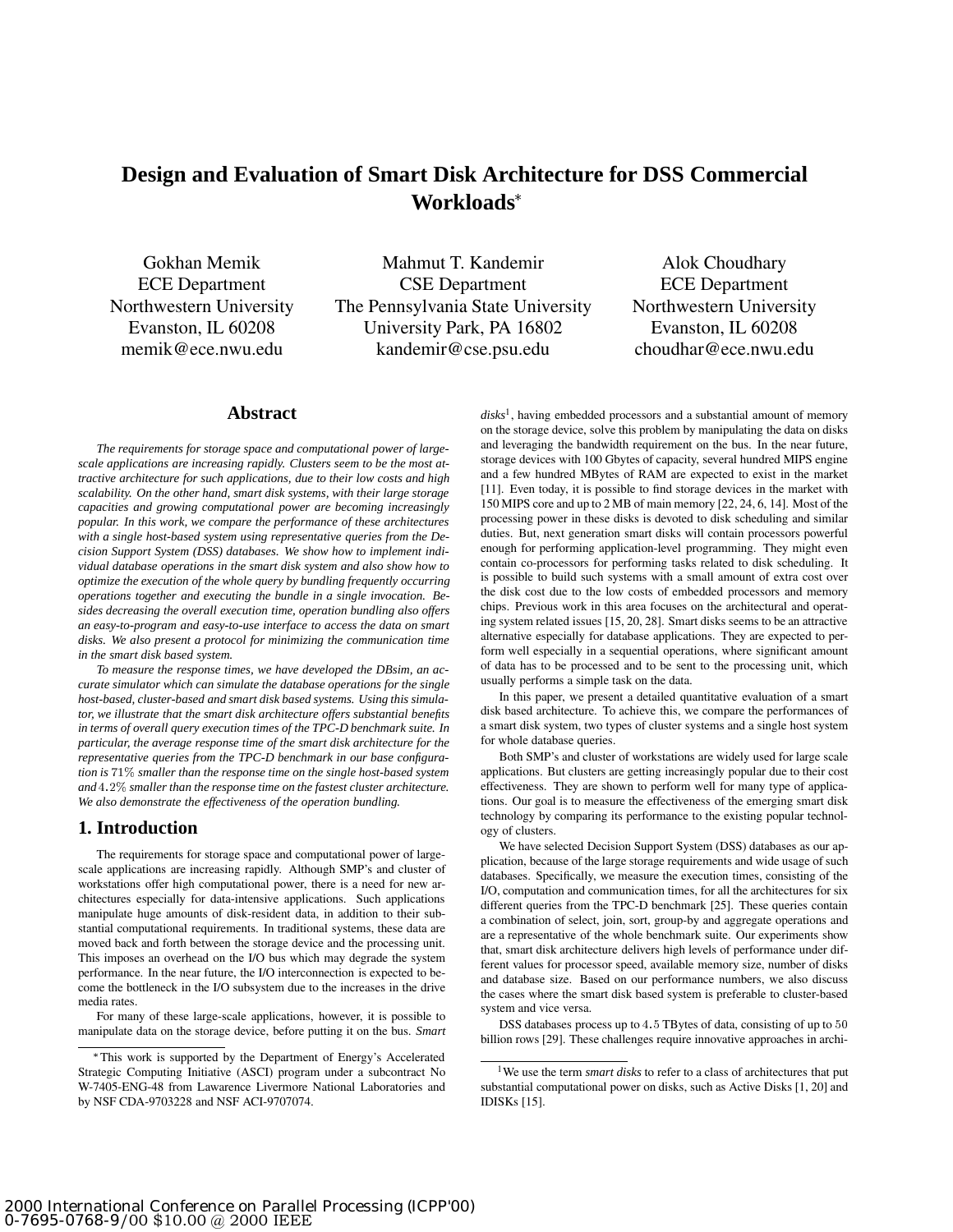

**Figure 1. (a) Traditional architecture. (b) Cluster architecture. (c) Smart disk architecture.**

tecture, software and algorithm areas because the traditional approaches, which depend on the technological advances for improving their throughput, may not be sufficient for solving these problems. Considering the results we have obtained in this work and the low cost of this architecture, the employment of smart disks in such applications seems to be an attractive solution.

In the following section, we describe the smart disk architecture and discuss the possible configurations of systems employing smart disks. In Section 3, we introduce the queries used in our experiments. In Section 4, we explain the algorithms we have used for single database operations and also explain the execution of the whole query using operation bundling. In Section 5, we present our simulator and discuss its accuracy. In Section 6, we describe our experimental platform, define the methodology used in the experiments, and present the simulation results. In Section 7, we discuss related work and in Section 8 we conclude the paper with a summary and an outline of the on-going research.

# **2 Smart Disk Architecture**

Each smart disk consists of an embedded processor, a controller, disk space and some amount of DRAM (see Figure 1(c)). Compare this architecture with a traditional single host-based system (Figure 1(a)) and a cluster-based system (Figure 1(b)). In today's standards the CPU in Figure  $1(a)$  is between  $300-600$  MHz, with up to 1 GBytes of main memory. The I/O interconnect is between  $200 - 300$  MB/s. To build a cluster, similar hosts are connected to each other using a fast-speed interconnection network. The speed of the interconnection is between  $150 - 1200$  Mbps. We have simulated clusters with no shared disks. The embedded processor in Figure 1(c) is <sup>100</sup> to <sup>300</sup> MHz. As far as the memory is concerned, Texas Instruments C27x has a 16 MB address space [24]. So, we would expect memory sizes of 16 to 128 MB in the future.

Many alternatives for the cluster hardware exist, especially for larger systems. We have selected a configuration similar to Figure 1(b). Considering the size of our applications and the system size, we believe that our selection of the configuration is a reasonable one. The software issues for the cluster configuration is discussed in Section 3.

We can consider two alternatives for the configuration of smart disk system. In the first configuration, the smart disks are connected to a host machine through a bus. In such a system, host will do the tasks for security, coordination, code loading, etc. In such a system, smart disks will process the data and send only the relevant parts to the host (we call these *filtering*

operations). But compute-intensive operations will still be performed by the more powerful host. This offloading of code performed by the smart disks does not only reduce the network traffic, but also offloads the host processor and increases the system power. The second alternative configuration is a distributed system of smart disks. In such a system, smart disks are connected through an interconnection network. One of the smart disks may be assigned as a central unit for coordination purposes, but all the applications are distributed among the smart disks. If parallelism in such a system can be exploited efficiently, systems with significant computing power and storage capacity can be constructed in a cost-efficient manner. The architecture we have used for our experiments falls into this category, with one of the smart disks assigned as a central unit.

For database applications significant amount of research has been conducted. First, there is literature on database machines, which were studied some time ago [4]. Special purpose hardware, which were employed by the database machines, had high cost and moderate performance, which eventually led the demise of database machines. Smart disk systems, on the other hand, use commodity hardware, lowering the cost of the system. Also the VLSI technology has improved dramatically, making smart disk systems feasible. The improvements in the interconnection network technology is also in favor of the smart disks. There has also been significant amount of research in parallel execution of database operations [7]. Considering each smart disk as a processing unit in the parallel database sense, we should be able to adapt at least some of these techniques to the smart disk architecture. Overall, armed with new optimization techniques from parallel databases and lessons from old database machines, we believe that we can build smart disk based systems which are cost-effective, practical and effective in handling large database applications.

# **3 DSS Queries**

Dr. Philip Bernstein estimates that 35% of all database servers are decision support systems [5]. The storage and computational requirements of these systems increase rapidly. This wide usage and the large storage and computational requirements of these systems led us select them as our application in this work. We have used *six* queries from the TPC-D benchmark [25]. This benchmark has gained widely acceptance both in the academia and industry. It contains <sup>17</sup> read and <sup>2</sup> update queries, most of them being large and complex. The queries we have selected are given in Table 1 along with the operations they involve. A  $\cdot \times \cdot$  indicates that the query involves the relevant operation. For example,  $Q_1$  involves S (sequential scan), sort, group-by and aggregate operations. We have selected these six queries, because we wanted to cover all the operations at least once.

The TPC-D benchmark gives the SQL codes for the queries. It defines some variables inside the query and also gives the possible values for these parameters. Thus, the possibility of a tuple being selected is fixed. For example, Q13 selects all the tuples from one of its input tables. On the other hand,  $Q_{12}$  selects one out of 200 tuples from a table called lineitem. Our choice of the queries also ensures that we experiment with both the low selectivity and high selectivity queries.

In the following, we first explain the implementation of individual database operations for both the smart disk and the cluster architectures. Then, we discuss how to combine these individual operations to execute the whole query. We introduce the notion of *operation bundling* and explain the protocol we devised for reducing the communication.

# **4 Query Execution**

In this section, we first describe the algorithms we have used for individual database operations for all the architectures experimented with. Then, we explain how the whole query can be executed on smart disk system. We also explain the notion of operation bundling.

### **4.1 Individual Database Operations**

Query optimization and processing in distributed environments has been studied by many researchers [12, 16, 23]. Many of the algorithms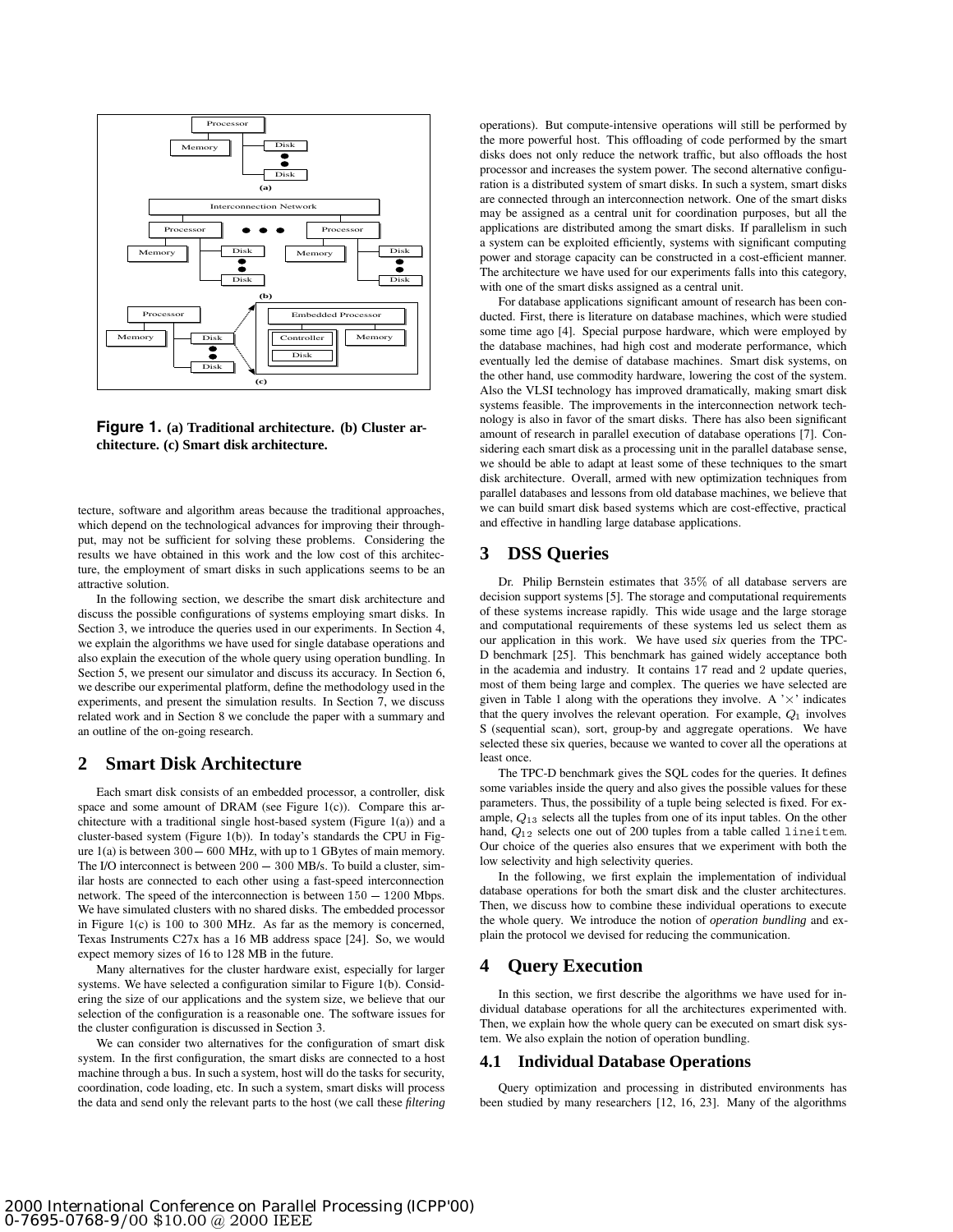**Table 1. The read-only TPC-D queries that we used and their operations. The operations are sequential scan (S), indexed scan (I), nested loop join (N), merge join (M), hash join (H), sort, group (Gro.), and aggregate (Agg.).**

| Query              |              | Join<br>Scan |   |   | Sort | Gro.         | Agg.         |  |
|--------------------|--------------|--------------|---|---|------|--------------|--------------|--|
|                    |              |              | N | М | Η    |              |              |  |
| Y.                 |              |              |   |   |      |              |              |  |
| $\mathcal{L}_3$    |              | ×            | × |   |      | $\checkmark$ |              |  |
| 26                 | $\checkmark$ |              |   |   |      |              |              |  |
| $\mathcal{Q}_{12}$ |              |              |   | × |      | $\checkmark$ | $\checkmark$ |  |
| $\sim 13$          |              |              | × |   |      |              |              |  |
| 216                |              |              |   |   | 丷    |              |              |  |

we have used in this work are adopted from the algorithms developed for distributed systems. We had to simplify some of the algorithms. But, these simplifications do not invalidate our comparisons, because we use the same assumptions and similar algorithms for both the cluster and the smart disk based architectures.

The implementations of individual database operations we have selected for smart disk architecture and clusters are similar in nature. The main difference of these architectures is the way these individual operations are combined to execute the whole query. These differences will be explained in Section 4.2 in more detail. The implementations of sequential scan, group-by and aggregate operations are similar to those proposed by Acharya et al. [2]. In the sequential scan operation, each smart disk scans the input table and sends the tuples that match the selection criterion to the central unit. Similarly, in the cluster architecture, hosts scan the input table and matching tuples are sent to the front-end, which concatenates the results. The aggregate operation is performed similarly. Each smart disk performs the aggregation locally and sends the results to the central unit, which combines the results. For indexed scan operation, we assumed that the smart disks keep the indexes for the part of the data they are holding. So, similar to the sequential scan, the smart disks scan their input table and forward the matching tuples to the central unit. The implementation is similar for the cluster architecture. For implementing the group-by operation, we have used a hashing based algorithm. In the first step, the local hashes are performed by each smart disk. Then, in the second step, these local hashes are sent to the central unit, which accumulates the results.

For the sort operation, we have used an external local sort in each disk. Then, these results are forwarded to the central unit (or to the front end), where the results are merged. Join operations require synchronization among the processing elements (smart disks in the smart disk system and hosts in the cluster architecture). For nested loop (N) join, one of the tables is replicated in all the processing elements. The selection for this table is done by the central unit in smart disk system. This table is joined with the local tables using a doubly nested loop to match the elements of one table to the other and the result is forwarded to the central unit (or to the front-end in cluster architecture). The merge (M) join starts by sorting one of the tables globally and replicating this sorted table in all the processing elements. Then, the local tables are merged with the global table and the results are forwarded to the central unit (to the front-end). For the hash (H) join, we first form the local hashes. Then, these hashes are communicated to form a global hash table. After receiving the global hash, the smart disks (the hosts) perform the join operation and the results are sent to the central unit (to the front-end).

### **4.2 Whole Query Execution**

The execution of the whole query in smart disk architectures and cluster architectures differ in many ways. The processing elements in the clusters (hosts) are machines with their full operating system support and stand-alone database management systems. Their main difference from a single host-based machine is that they are aware of the other machines in the system and that each of them is setup to serve as an element in the

whole system, which makes the whole system look as a single system to the clients. On the other hand, due to the limited memory and hardware, smart disks will not have the full support of the operating system or the database management system like their counterparts. Therefore, there must be a central unit in the system coordinating or synchronizing the operations of the smart disks in a finer grain. But, on the other hand, we believe that the smart disks will be powerful enough to control their memory and disk and will also be able to communicate with other smart disks without the intervention of the central unit.

 host manipulates the data it owns. The hosts synchronize only when the operation they are performing requires the data on other machines. Among the individual operations we are performing, only the join operation re quires such an synchronization. In other words, hosts perform the sequence The query execution on clusters is started by the front-end. Then, each of individual operations without any interruptions unless they encounter a join operation. If there is a join operation, they synchronize and proceed independently after the join operation is finished. Then, when all the operations are finished, they send their results to the front end.

In the following subsections, we are going to present the execution of the whole query in the smart disk architecture. We are going to define the notion of *operation bundling* and introduce a protocol we have devised for reducing the communication between the central unit and the smart disks, which in turn reduces the synchronization overhead.

#### **4.2.1 Operation Bundling**

The core of our approach for executing the whole query is to *bundle* a number of database operations and execute this bundle as a single operation on the smart disks. The execution of the bundles is coordinated by the central unit, which ensures that all the smart disks in the system are executing the same bundle.

The decision of which operations are to bundle is also made at the central unit. The algorithm uses a *relation of bindable operations* and the query plan tree as input. The relation of bindable operations consist of tuples of individual operations of the form *(child; parent)*. If there exists a (child; parent) tuple in the relation, this mean that any occurrence of these consecutive individual operations in the query plan tree should be included in the same bundle. The algorithm used for determining the bundles is given in Figure 2. It is a greedy algorithm for determining the bundles.

The execution of the query starts by forming a query plan tree [18]. Then, the tree is traversed starting from the root. When an individual operation is traversed, the algorithm checks all the children of the node. If a child and the parent are *bindable*, in other words if there exists a corresponding tuple in the relation (line <sup>7</sup> of Find Bundle Algorithm), then the child is included in the current bundle and the algorithm continues recursively from the child. If they are not bindable, then the current bundle is finalized, a bundle containing the child is formed and the algorithm is called recursively with the child as the root of the plan tree. In summary, the algorithm traverses the entire query plan tree and bundles all the bindable individual operations. Figure 2 gives the algorithm of operation bundling. It uses a function called *insert* for both inserting a bundle to the list of finalized bundles and for inserting a node to a bundle. The algorithm returns a list of bundles. The corresponding bundles for q12 are given in Figure 3.

The success of the bundling algorithm depends heavily on the selection of the bindable individual operations. If this relation is empty, all the individual operations will be performed independently. If this relation contains all the possible combinations of tuples of individual operations, then the whole query plan tree will form a bundle. In this study, we have used a relation with the following tuples:

f*(indexed scan; nested loop join), (sequential scan; nested loop), (indexed scan, merge join), (sequential scan, merge join), (indexed scan, hash join), (sequential scan, hash join), (indexed scan, group-by), (sequential scan, group-by), (group-by; aggregation)*g

Many consecutive individual database operations can be bundled together to form the bundle. On one side, it is beneficial to bundle as many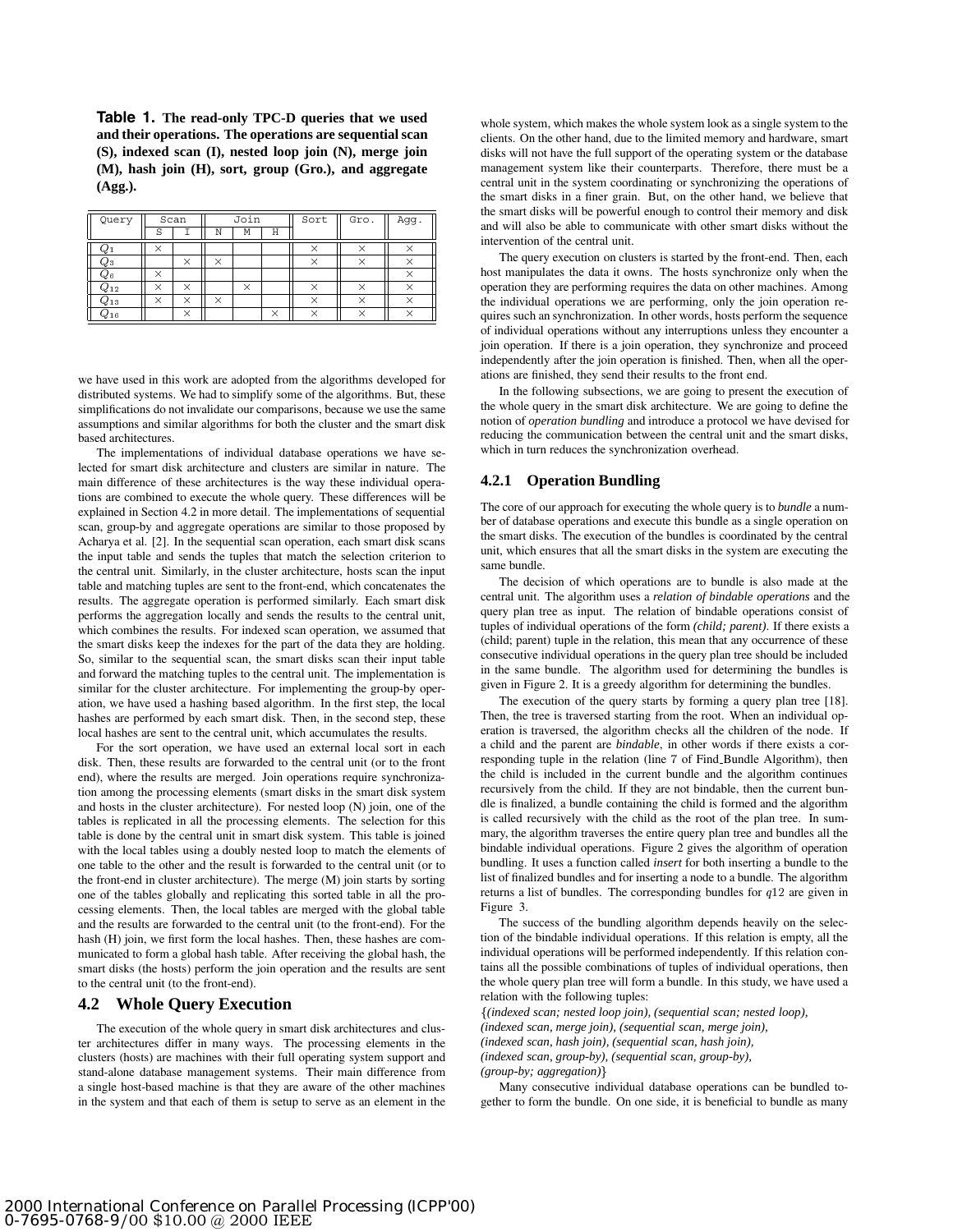```
FIND BUNDLES (relation, root, current bundle)
1. /*relation is used to store the
2. relation of bindable operations,
3. root is the root node of the
4. plan tree.*/
5. begin
6. for i=0 to no. of root's children do
7. if relation [child_i, parent] == 1 then
8. insert \{child_i, current\_bundle\}9. FIND BUNDLES (relation, child_i, current bundle)
10. elseif
11. new\_bundle = \{\}12. insert \left( child_i, new_bundle \right)13. FIND BUNDLES (relation, child<sub>i</sub>, new bundle)
14. insert (new_bundle, final_bundles)
15. end if
16. end for
17.return final_bundles
18.end.
```
#### **Figure 2. Algorithm for determining the bundles.**

operations as possible together, because this will reduce the amount of traffic and the synchronization overhead and also increase the performance. On the other side, having large number of single operations within a bundle will increase the number of bundles possible<sup>2</sup> and will require the smart disks to have more power and will make the query related system support more complex on the smart disk side. Our selection is based on the fact that, in all cases above, knowing the next individual operation can decrease the overall response time. Specifically, the tuples we have selected have at least one of the following properties:

 The results of the *child* operation can directly be supplied to the *parent* operation, thereby eliminating the need of storing the temporary results and also increasing the intra-query parallelism (for example, the results of a scan operation can directly be used by the join operation following it).

 The consecutive operations can be performed as a single operation, thereby decreasing the execution time (for example, while forming the groups the smart disks can also perform the aggregation operation).

In Section 6.2, we present experimental results with the above selection of relation of bindable operations and compare the results against no bundling. We also give results of another relation with more tuples and show that having additional tuples in the relation brings only marginal improvement.

The query execution starts on the central unit, where the query is parsed and optimized. These steps produce a query plan tree [18]. Then, the plan tree is fragmented by the central unit using the operation bundling algorithm described in this section. Then, the central unit sends each bundle to the smart disks and waits for its execution before sending the next one. The bundles are executed by the smart disks and the results are stored locally. Smart disks decide where to store the resulting data. According to the size of the produced data and of memory, the results are stored either in memory or on disk. In the last bundle, the central unit instructs the smart disks to send the result to the central unit. Then, it receives these results and combines them.



**Figure 3. Query execution plan for** Q12**. (Each dashed box contains a bundle).**

### **5 Simulator**

To conduct the experiments, we have developed a simulator, called DBsim, which is used to simulate the database operations for all the architectures. DBsim is capable of simulating both individual database operations and a sequence of individual operations. It can simulate a wide variety of disks, I/O interconnects and processors.

DBsim uses the Disksim developed by Ganger et al. [8], for simulating the disk behavior. Disksim is an efficient and accurate disk system simulator. It includes modules for simulating disks, intermediate controllers, buses, device drivers and request schedulers.

The sequential scan, indexed scan, sort, group-by, aggregate, nested loop join, merge join and hash join operations can be simulated in DBsim. DBsim is also capable of executing combinations of these individual operations. It requires both the architectural values like processor speed, memory size, disk parameters and also database related parameters like the total data size, location of data, index properties (e.g., whether there is an index on the attribute accessed or not, the type of index, etc.), tuple size, types and sizes of the resultant tuples and size of the resultant table.

The different architectures are simulated by using different programs driving the DBsim. The *single host simulator* is a sequential program, which reads the appropriate parameter values from a configuration file and calls DBsim with the appropriate arguments. The *cluster simulator* and the *smart disk simulator* are parallel programs. They read the parameter values from a configuration file and then they call the DBsim with the corresponding values. Then, according to the results obtained from DBsim, the processors communicate with each other using message passing.

To measure the accuracy of the DBsim, we have compared the response times of it against the values we have obtained from Postgres95 [30]. Postgres95 is installed on an IBM RS/6000 workstation with three IBMRISC DFHSS4W 4.5GB, 16-bit SCSI disk drive. We have measured the response times for the queries  $Q_3$  and  $Q_6$  from the TPC-D benchmark for two different database sizes and three different selectivities. The largest error DBsim has given was 2:4%. More information on DBsim and experiments we have conducted to validate the simulator is given in [17]. Overall, the DBsim simulator is found to be highly accurate.

# **6 Experiments**

In this section, we present the simulation results obtained. First, we explain the base configuration used in the experiments. Then, we give

 $2$ The number of different possible bundles corresponds to the number of different sequences of individual operations that both satisfy the bindable operation relation and are encountered in at least one query plan tree. In other words, it corresponds to the number of different bundles the smart disk system should be able to execute for the set of queries supported.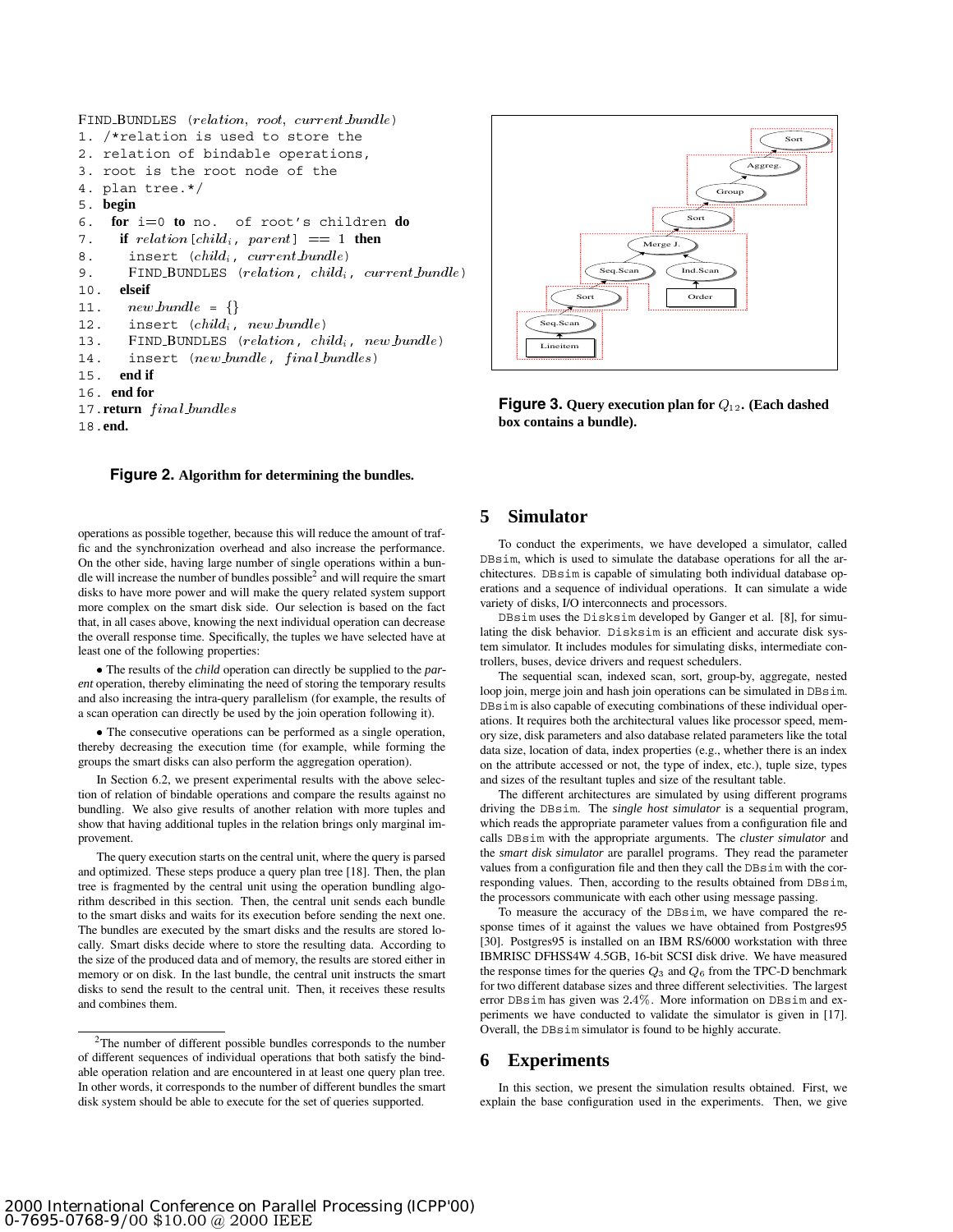results for the experiments with different bundling schemes. Afterwards, the results for the *base configurations* of the single host-based, clusterbased and smart disk based systems are given. Finally, architectural and database values are changed to evaluate the potential performance of smart disks in the future. The results for all the variations are summarized in Table 3.

### **6.1 Parameters for Base Configuration**

In this section, we explain the values used for architectural parameters in the base configuration. The host-based system has a CPU with frequency of 500 Mhz and has  $256MB$  of main memory. The I/O interconnect is  $200MB/s$ . Each node in the cluster systems has a  $400MHz$ CPU,  $128MB$  of main memory and  $200MB/s$  I/O interconnect. The nodes are connected via a 155M bps inteconnect. Each smart disk has a CPU of  $200MHz$  and  $32MB$  of main memory. The disks employed by all the systems are of the same type. For all the systems experimented the total number of disks are kept constant at <sup>8</sup>. The disks have a rotational speed of 10000rpms, a minimum seek time of 1.62msec, a mean seek time of 8.46*msec* and a maximum seek time of 21.77*msec*. The data page size was  $8KB$  for all the systems.

Our main goal was to have four systems of comparable prices. We also wanted the smart disk system to be the cheapest system to build. Although, it is hard to predict the market prices of smart disk systems, it is safe to assume that their manufacturing costs will be much less then the cluster or single-host based systems. One of the smart disks in the system is employed as the central unit, accomplishing the task of coordination.

# **6.2 Effect of Operation Bundling**

To see the effect of the operation bundling, we have conducted an experiment with the base configuration explained in Section 6.1. We have experimented three different bundling schemes: *no-bundling*, bundling with the relation given in Section 4.2.1 (we call this scheme *optimal bundling*<sup>3</sup>), and *excessive bundling*. In no-bundling scheme, all the individual operations are performed independent of each other. Details about the optimal bundling are given in Section 4.2.1. For excessive bundling, we included the following tuples to the relation of bindable operations given in Section 4.2.1:

f*(indexed scan; sort), (sequential scan; sort), (sort; group-by), (sort; aggregate), (aggregate; sort), (aggregate; group-by)*}

Figure 4 gives the results obtained. The values in this figure correspond to the *percentage improvement of the overall execution time over the no-bundling scheme*. The average improvement over the no-bundling scheme is 4:98% with optimal bundling scheme and 4:99% with excessive bundling scheme. Note that, in  $Q_6$ , which consists of only two individual operations, no operations are bundled. Q3 gives the best results among the queries we have examined. This query is one of the most complex queries and contains two join operations. It also produces significant amount of intermediate results. All these properties combined together, it has the best performance improvement among all the queries. The results show that building larger bundles does not improve the performance over the bundling scheme we have selected.

Overall, we can conclude that the operation bundling improves the performance of the smart disk systems. Another advantage of the communication using the operation bundling is the ease-of-programming. Using operation bundling, it is easy to program a portable, easy-to-use interface to access data residing on the disks.

### **6.3 Results for Base Configurations**

In this section, we give the results for the configuration explained in Section 6.1. In each of the results (Figures <sup>5</sup> through <sup>11</sup>) presented later in this section we compare four different architectures: *a traditional architecture with a conventional disk subsystem, a cluster consisting of 2 host machines, a cluster consisting of 4 host machines and a smart disk architecture*.



**Figure 4. Results for operation bundling with the smart disk system having** <sup>8</sup> **disks.**

Figure <sup>5</sup> presents the *normalized execution times* for the six queries for all the architectures. In this and the following figures the x-axis denotes the queries and y-axis denotes the execution times normalized with respect to the execution times of the single host-based system in base configuration. *The leftmost bar for each query shows the normalized time for the single host machine (i.e, it shows the new execution time divided by the execution time in base configuration), the second bar on the left represents the time for the cluster with* <sup>2</sup> *machines (i.e, it shows the new execution time of the cluster with* <sup>2</sup> *machines divided by the execution time of the single hostbased machine in base configuration), the second right bar represents the time for the cluster with* <sup>4</sup> *machines, and the rightmost bar represents the relative execution time of the smart disk system*. Also, each bar for the host-based system is broken down into two components, the computation time and I/O time, whereas each bar for the clusters and the smart disk system is divided into three parts, the computation time, I/O time, and communication time. Computation time here denotes the time spent by all processors (host and smart) during the execution of the query code. The I/O time, on the other hand, is the time spent in I/O by host (in the traditional host-based system and in the clusters) and by smart disks (in the smart disk system). The communication time in clusters is the time spent in communication between the hosts. The communication time in smart disk system is the time spent in communication between the smart disks and the time spent in communication between the central unit and the smart disks.

The results show that in the base configuration the smart disk system has a speed-up between 2.24 and 6.06 for different queries, averaging 3.5 against the single host system. The smart disk architecture performed 43% better than the cluster with <sup>2</sup> machines and 4:2% better than the cluster with <sup>4</sup> machines in average. Note that, the cluster with <sup>4</sup> machines has twice as much memory with respect to all other systems. Only in  $Q_{16}$ , the cluster performed better than the smart disk system. And in  $Q_1$ , the cluster with 4 machines catch the performance of the smart disk system.  $Q_1$  does not involve any join operation, which allows hosts in the cluster system to work independent from each other until the execution is finished. It also has a low I/O percentage. Because of these two reasons the cluster with <sup>4</sup> machines can perform as good as the smart disk system. Q16, on the other hand, involves a hash based join operation. This operation requires substantial amount of main memory and computation. Therefore, cluster with <sup>4</sup> machines having larger total memory than the smart disk system favor from this property, resulting in a faster response time.

In conclusion, the smart disk architecture powered with fast serial links can bring significant amount of improvement in execution times over a host-based and can match the performance of more expensive cluster systems.

### **6.4 Sensitivity Analysis**

In this section, we present the results obtained for different values of several architectural and database parameters. Table 2 shows all the varia-

<sup>&</sup>lt;sup>3</sup>This scheme may not give the optimal bundling for some queries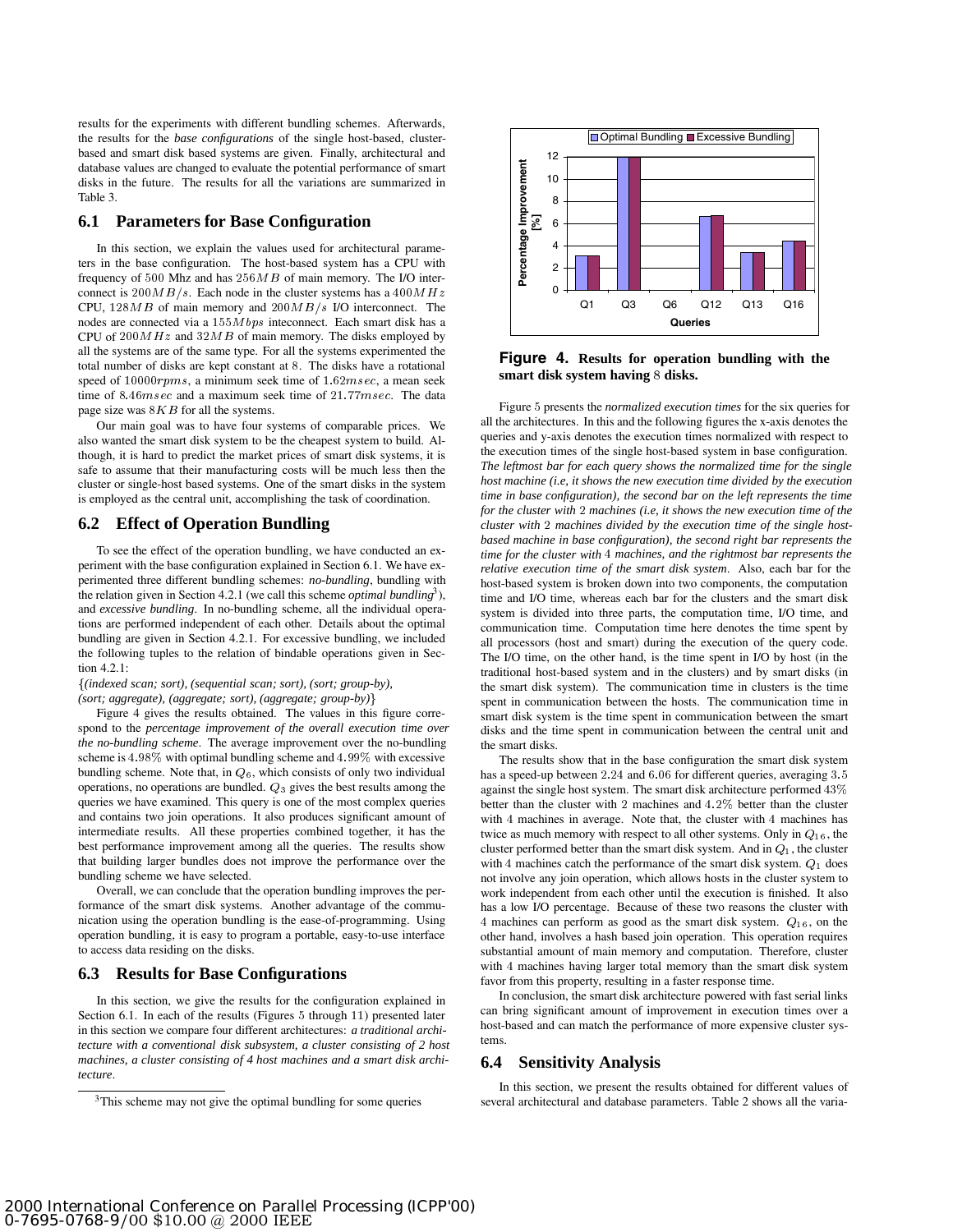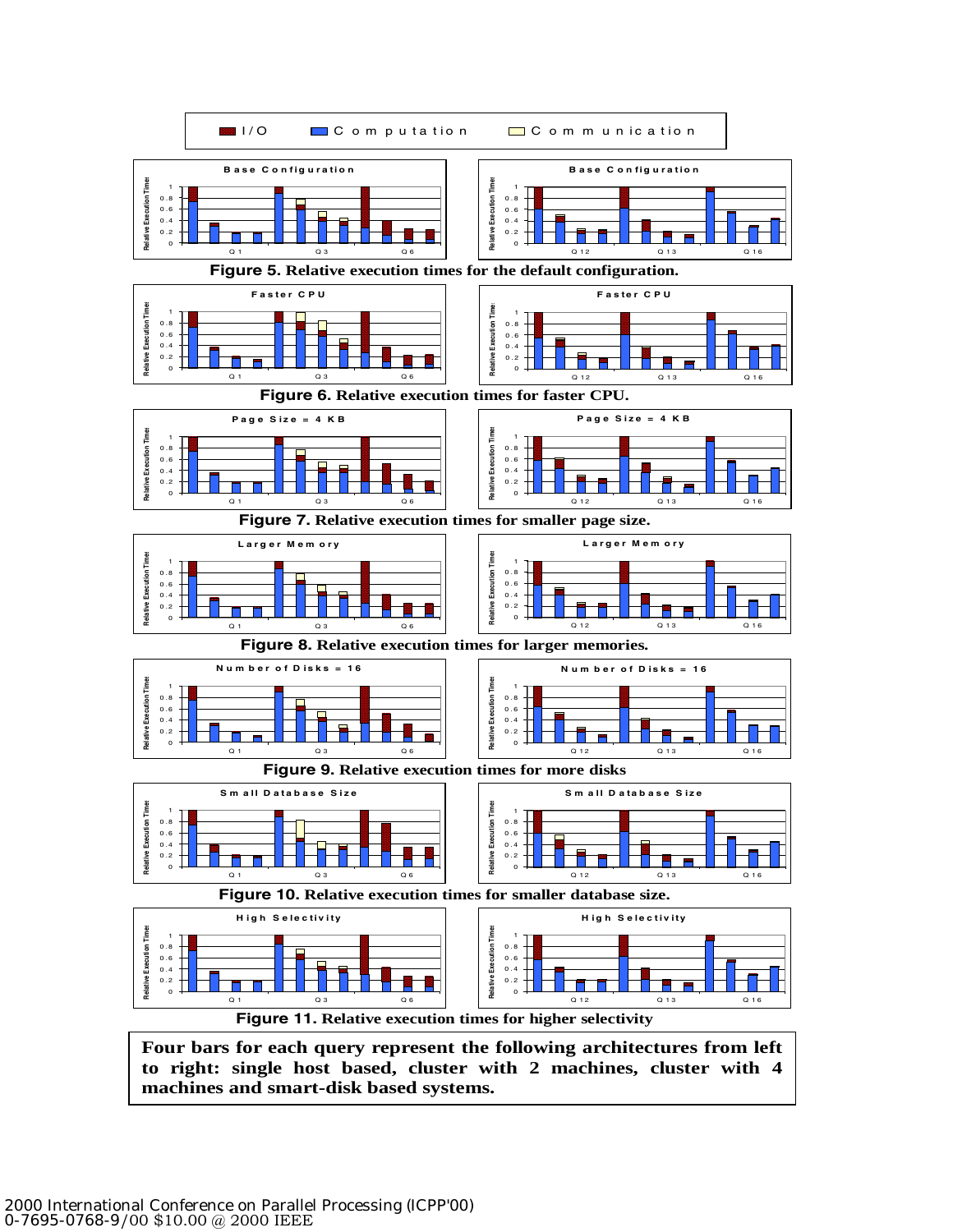tions we have experimented with. It gives the new values for the variables whose values are modified for all the architectures. In each case, all the parameters except the relevant parameter remain the same as in the base configurations. The small database size corresponds to a database created using a scale factor<sup>4</sup> of  $s = 3$ . The scale factors for sizes medium and large are  $s = 10$  and  $s = 30$ , respectively. The exact interpretations for the small, medium, and large database sizes and selectivities can be found in [17].

#### **6.4.1 Varying Architectural Parameters**

We start our architectural variations by increasing the CPU speed. Figure <sup>6</sup> reveals that increasing CPU speed increases the effectiveness of the smart disk system. The speed-up for the smart disk architecture increases to 3:56. The smart disk architecture performs 49:64% better than the cluster with <sup>2</sup> machines and 6:73% better than the cluster with <sup>4</sup> machines. Although the improvements in most of the queries are slight, the relatively larger improvement in  $Q_{16}$  resulted in an improvement in the average.

Next, we modified the data page size to see its effect on the performance. Due to space limitations, we only give the results for smaller page size. The averages for larger page size are given in Table 3. Figures <sup>7</sup> gives the results for the experiments with page sizes of <sup>4</sup> KB. Reducing the page size, reduces the effectiveness of the smart disk system. This is due to the fact that as the page size is increased, the size of the 'irrelevant' (unwanted) data increases, resulting in higher loads on the I/O bus.

When the memory sizes of all the architectures are doubled, the percentage decrease of the response times for all the architectures are similar. So, the relative performances remain as in the base configurations. The results for the experiment with larger memory sizes are given in Figure <sup>8</sup>.

Finally, we changed the number of disks in all the systems, without changing the number of machines in cluster systems. Note that, as the number of disks is reduced in the smart disk system, the total computational power also drops and as the number of disks increases, the total computational power automatically increases. Figures <sup>9</sup> gives the results obtained for experiments with number of disks increased. The smart disk system has a speed-up of 5:38 when there are <sup>16</sup> disks in the system, showing that adding more disks to the single host machine (similarly to the hosts in the clusters) without increasing the computational power does hardly make a difference on the throughput of the system.

We have also conducted experiments with a faster I/O interconnection. The averages are given in Table 3. The individual results for each query is omitted due to space limitations.

As the technology advances, CPU speeds, memory sizes and number of disks in almost all the systems are increasing. Looking at the results we have obtained from our experiments, we can see that the smart disk architecture performs better with the increased CPU speed and the number of disks, and the performance improvement in smart disk system with the large memory size matches the increases for both the cluster systems and single host-based system. According to these results, we can conclude that technology advances will favor smart disk systems more than it does clusters and single host-based systems.

#### **6.4.2 Varying Database Parameters**

In this section, we present the experiments conducted with different database parameters. First, we experimented with different database sizes. Figure <sup>10</sup> give the results for smaller database size. For smaller database size, the speed-up drops to 3:32, which is matched by the cluster with <sup>4</sup> machines. The smart disk architecture performs better with larger database size, because as the size is increased, constant overheads of the smart disk system (synchronization, start-up, etc.) become negligable. As expected, increasing selectivity (Figure <sup>11</sup>) decreases the effectiveness of the smart disk system. One of the advantages of the smart disk system is that the irrelevant data (e.g., database tuples which do not have any effect on the result of the operation) are not sent through the I/O bus, which enhances

**Table 3. Averages of experiments for different architectural and database related parameters (Each number corresponds to the average of the response times with respect to the single host machine for all queries).**

| Variation               | Single<br>Host<br>Mach. | Cluster<br>with 2<br>$Mach$ . | Cluster<br>with 4<br>$M$ a ch. | $S$ <i>mart</i><br>Disk<br><i>System</i> |
|-------------------------|-------------------------|-------------------------------|--------------------------------|------------------------------------------|
| Base Conf.              | 100                     | 50.6                          | 30.3                           | 29.0                                     |
| Faster CPU              | 100                     | 55.8                          | 36.0                           | 28.1                                     |
| Large Page Size         | 100                     | 48.6                          | 29.2                           | 25.6                                     |
| Small Page Size         | 100                     | 57.1                          | 33.8                           | 30.0                                     |
| Large Memory            | 100                     | 51.1                          | 30.7                           | 29.1                                     |
| Faster I/O inter.       | 100                     | 48.1                          | 28.9                           | 30.6                                     |
| <b>Fewer Disks</b>      | 100                     | 52.9                          | 32.0                           | 52.3                                     |
| More Disks              | 100                     | 50.1                          | 29.6                           | 18.6                                     |
| Smaller DB. Size        | 100                     | 59.7                          | 30.1                           | 30.1                                     |
| Larger DB. Size         | 100                     | 49.6                          | 29.1                           | 25.6                                     |
| <b>High Selectivity</b> | 100                     | 49.3                          | 29.5                           | 29.4                                     |
| Low Selectivity         | 100                     | 52.3                          | 31.5                           | 28.5                                     |

the I/O performance of the system. When the selectivity is increased, the proportion of this irrelevant data decreases, decreasing the advantage of the smart disk system.

# **7 Related Work**

In the late 1970s and early 1980s there were numerous proposals on putting processing power in storage sub-systems. As an example, in the IBM 360, the I/O processors were able to execute *channel programs* that perform I/O on behalf of their hosts. Database machines employed processors on different levels of the disk architecture. For example, Banerjee et al. [4] proposed putting a processor per disk head. The others offered processor per track and processor per disk. As we have mentioned in Section 2, there are many differences between our work and the database machines. First of all, smart disk systems use commodity hardware, which makes them cost-effective. Secondly, we take efficient query optimization techniques into account and we also have experience in parallel databases.

Derived Virtual Devices [27] are proposed as a means of exporting devices with different capabilities to different users. DVDs are assumed to have IP-connectivity and that they can be accessed through a widearea-network. This general-purpose connectivity increases the overhead of accesses to devices, specially when only communication between diskprocessors and central unit is needed. The main focus of this work is to design mechanisms for maintaining security at the disks. Secure devices and migration of file-system capability to devices are also investigated as part of network-attached secure-disks (NASD) at CMU [9].

Acharya et al. [1] have recently proposed an Active Disk architecture which integrates significant processing power and memory into a disk drive and down-loads application specific code on disk. They hand-optimized a number of isolated database operators to run on the active disk architecture [2]. They also compare the performance of smart disk architecture, SMP's and clusters for a subset of individual database operations we have used in this work [2, 26]. Our research is different from theirs in the sense that we evaluated the execution of whole queries. Since a typical database query might involve parts that are suitable for the smart disks and parts that are not, it is very important to focus on the entire queries to reach a reliable evaluation. We have also implemented individual operations like indexed scan and hash join which were not considered in their work. We also use a different communication scheme. Riedel et al. [20, 19] have also focused on the active disk architecture and using them on database applications. Their work concentrates mainly on applications with almost no communication between disks. We believe that with the advances in serial communication links the disk-processors will be able to communicate with each other without the involvement of the hosts. Patterson et al. [15] present a disk architecture called intelligent disks (IDISKs) that puts processing power at the disks to overcome the I/O bus bottleneck of conventional systems. The main idea, as in active disks [1], is to off-load

<sup>&</sup>lt;sup>4</sup>Scale factor corresponds to the total database size in GB; for instance,  $s = k$  means that the total size of all the tables in the TPC-D database is k GB.